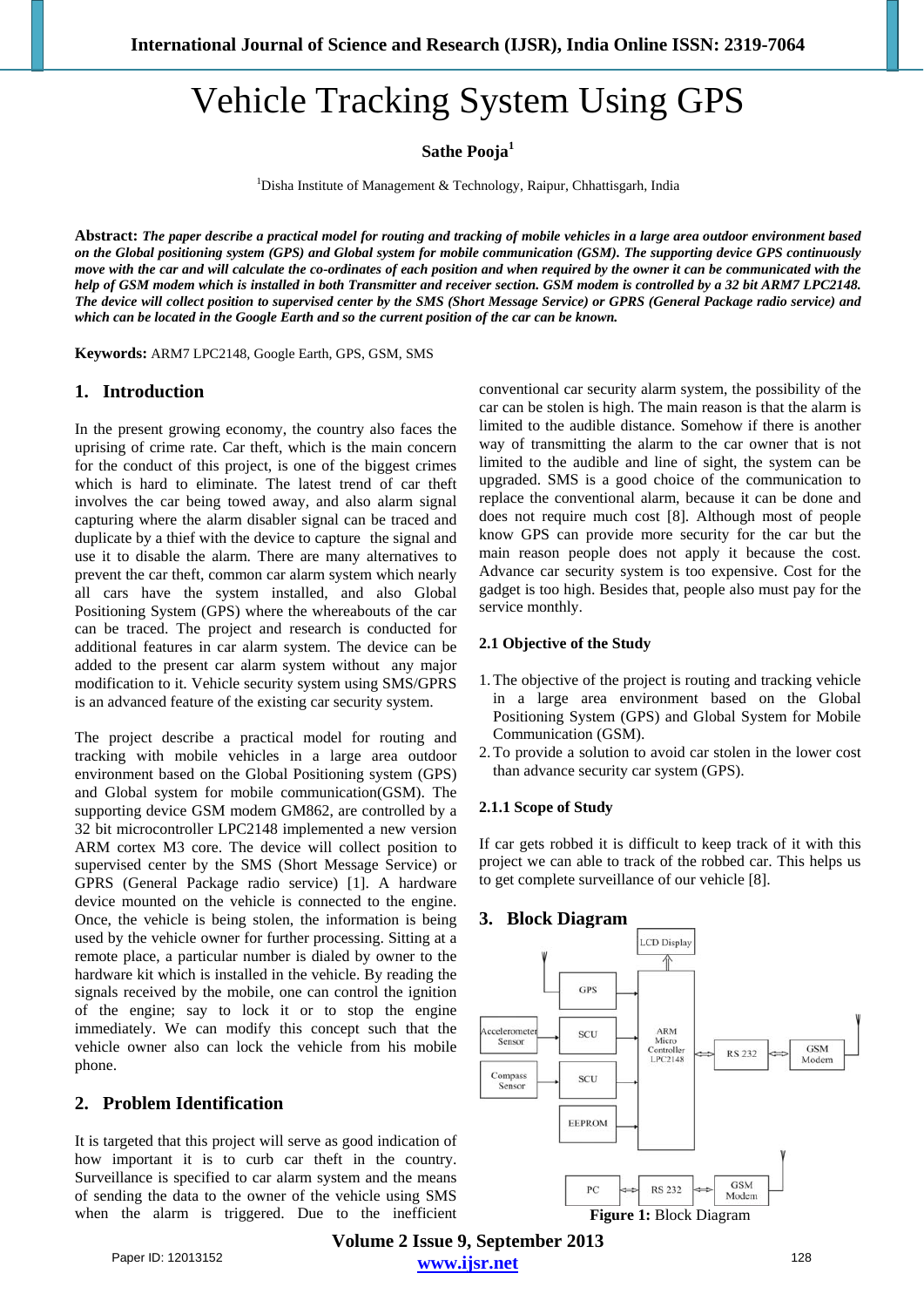## **4. Methodology**

The above block diagram explain the working of the system which can be designed from this research paper a ARM processor LPC2148 is used here for automation and controlling of the other supporting devices those are GPS, GSM, Accelerometer sensor compass sensor. Actually this paper gives the practical model of a vehicle tracking system which can do routing, tracking of moving vehicles in large area. It consists of two sections, first which will be inbuilt in the car which is having GPS in it and as the car moves the location of the car goes on changing continuously, the GPS find the location in terms of two co-ordinates that are Longitude and latitude. These co-ordinates are communicated to another section by GSM modem, as shown in the block diagram both the part consist of GSM for communication. This GSM is connected to the computer through RS232 which should have internet connection in it. So, that as soon as the co-ordinates are received, it can be located in the Google Earth. As shown in block diagram the two more sensors are used that are accelerometer sensor to sense weather the vehicle is moving or steady and a compass sensor for identifying the direction of moving vehicle

#### **4.1 Software Required**

Two software's were used; one for the Arm processor i.e. is Embedded C for interfacing and controlling of different devices and in another section Visual Basic software is used for interfacing of Google Earth. So that co-ordinates can be located in the Google map.

#### **4.2 Terminology**

#### **4.2.1 Latitude & Longitude**

Both are the angles that are uniquely defined on the sphere. Together the angle comprises the co-ordinate scheme that can locate or identify the geographic position on the planet. Latitude is defined with respect to the equatorial reference, the value becomes positive as it moves towards north and it becomes negative towards south. Longitude is measured with reference to prime meridian and is positive towards east and negative towards west.

#### **4.2.2 Routing**

Routing means a compass sensor is used to calculate the angle between the current direction of mobile vehicle and magnetic north direction [1].

#### **4.2.3 Tracking**

Tracking allows the base station to continuously track the vehicle without any interference of the driver or the method of continuously collecting the co-ordinates of moving vehicle that is getting from GPS receiver.

#### **4.2.4 Vehicle Disabling**

Vehicle can be disabled just by sending the SMS from the GSM modem of owner to the GSM modem which is in car. The form which is generated in Visual Basic in the computer is connected to the GSM. If the message is send to disable the vehicle than the vehicle can be disabled. This feature is not present with the any of the vehicle security system.

## **5. Practical Model**



**Figure 2:** Transmitter Section inbuilt in the vehicle



**Figure 3:** Receiver section with Owner

# **6. Result**

The results on the user interface of supervised center will show the routing and tracking function of the system. The project is locating the position of the car. By designing this project the ignition of the project can be stopped or the speed can be locked so that the thief can be catch easily, this is one of the additional features of the project. There are some approaches affect the accuracy of the system such as the delay of sending and receiving data via GSM network, the multi path effects can make the position error on the GPS receiver, the weather and the assuming of the variation between True North Direction and Magnetic North Direction is zero etc.



**Figure 5.1:** Google Map showing the location of the GPS